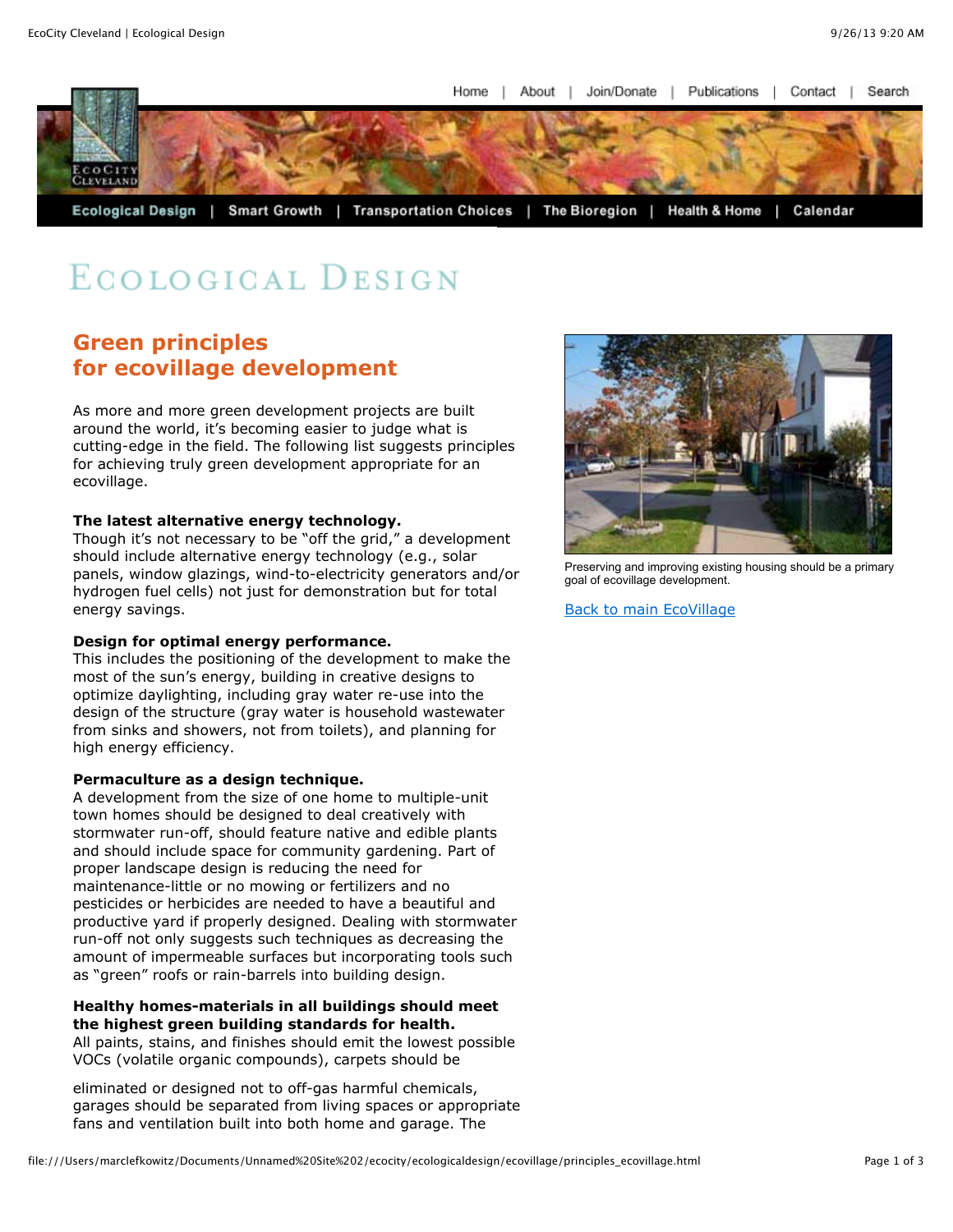same attention to air quality should be paid to appliances and furnishings. Energy-efficient homes are most often tightly sealed homes, making air quality and ventilation issues even more important.

#### **Low-embodied energy.**

Green building includes attention to energy efficiency, green energy technologies, healthy indoor air quality, relationship to place, longevity of building design, and more. One tool used to measure over-all "green-ness" of a building is its embodied energy. Buildings and developments striving to be green should minimize the over-all energy required in the design, building, construction, development, use, re-use, and disassembly—all parts of the total "embodied energy" of the building.

#### **Density as a design goal.**

A successful urban ecovillage should demonstrate effective techniques for doing dense development well, exhibiting an appropriate balance of public and private spaces and ensuring privacy while making the most of the land available. This is a key component in both green development and good urban redevelopment.

New Urbanist community design. The New Urbanism movement has greatly advanced the way we think of community design. A successful ecovillage should demonstrate the principles of New Urbanism by including prominent sidewalks, placing homes and shops closer to the street and including porches and common greenspaces. Another basic design principle of New Urbanism is that any development or community should be designed to encourage pedestrian rather than automobile traffic.

#### **Affordability and diversity of housing types.**

Many ecological developments are not very affordable. This is an important issue for the Cleveland EcoVillage, which is located in a low- to moderate-income neighborhood. To reduce development costs, it is possible to partner with organizations such as Habit for Humanity or government programs such as Rebuild America. Other possibilities include designing affordability into the project by creating smaller units, adding mother-in-law or rental suites onto some units, or subsidizing a few units and then capping their re-sale value.

# **Community participation.**

Many ecovillages and community redevelopment models from other areas have attributed the success of their projects to effective community participation. The Cleveland EcoVillage should continue to build upon its strong community involvement base by requiring community design workshops for all new developments.

#### **Designing for co-housing potential.**

Co-housing is a central feature of many ecovillage projects. By sharing kitchens, dining areas, yards and expensive tools, co-housing residents can live more affordably, reduce their environmental impacts, and develop a community of friends. The Cleveland EcoVillage should pay attention to building common spaces that will allow for future co-housing potential. This might include the development of a small community